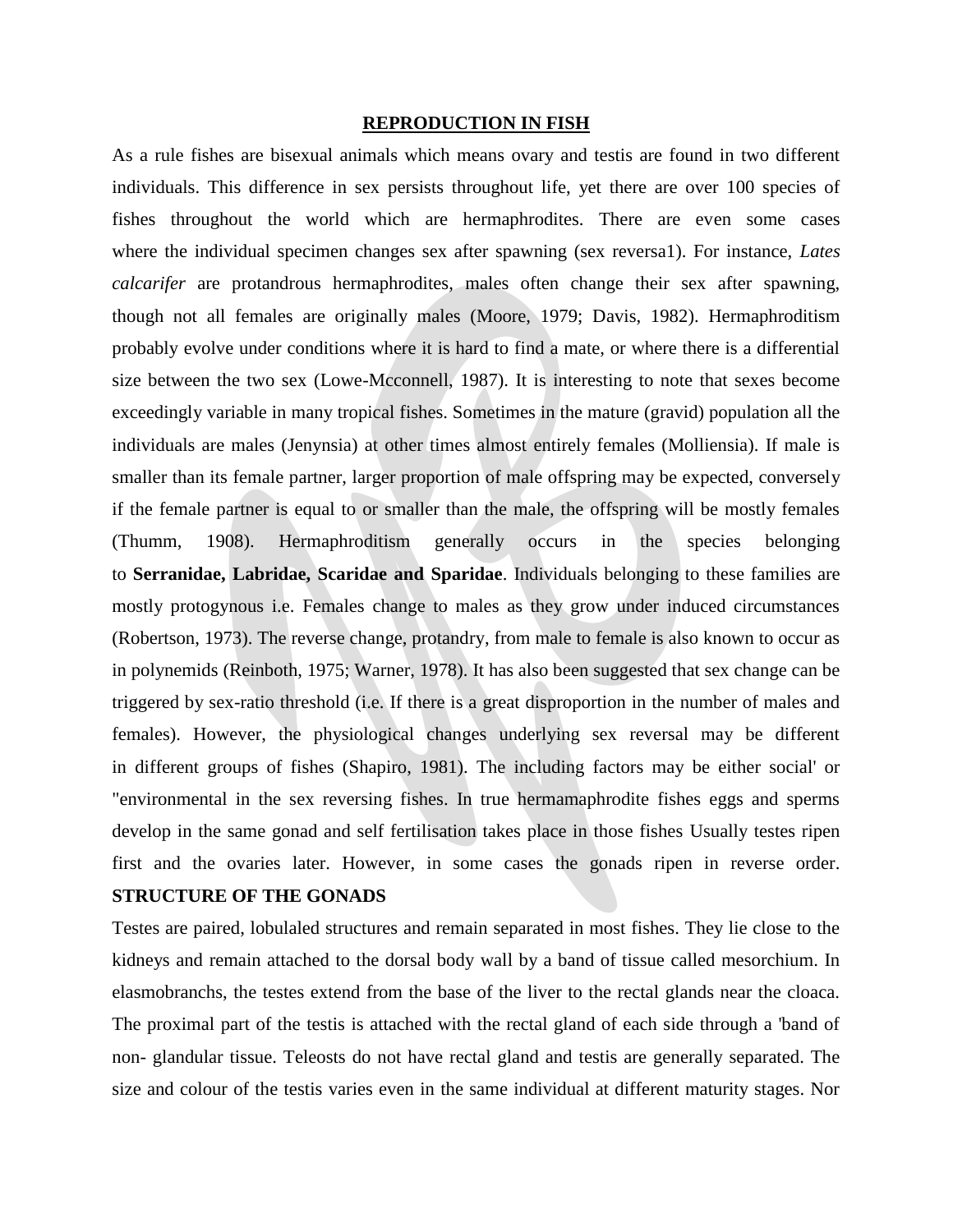mally in mature individuals testes are flat, white in colour and their ventral edge frequently have wave like outline (Fig. 8.1) while in immature males, it is generally whitish or greyish in colour. Histologically, the testes contain a large number of closely compact and highly convoluted tubules called seminiferous tubules. The tubules are of various sizes and they are generally bound together by a thin layer of connective tissue. Besides connective tissue, the spaces between the lobules are also filled with blood capillaries and interstitial cells (Leydig cells), The Leydig cells are said to be the source of male hormones. In teleosts, the seminiferous tubules open directly in to a spermatic duct which is usually lined by a secretory epithelium. In elasmobranchs, usually spermatozoa from the seminiferous tubules are carried by a large number of fine tubules called vasa efferentia. The vasa efferentia are in turn open to a longitudinal duct called vas deferens (Wolffian duct) and the two Wolffian ducts from two sides ultimately terminate into the cloacal chamber. During spermiogenesis, the spherical and nucleated sperm mother cells undergo cell division and give rise to primary spermatocytes. From primary spermatocytes smaller secondary spermatocytes arise through mitotic divisions. The latter divides to produce spermatids which are further reduced in size and contains an elliptical nucleus in its substance. The spermatids again undergo cell division and give rise to tiny sperms. It is interesting to note that the entire testis may be functional in all fishes. In certain species (eg. *Tor tor*) only the anterior portion contains germ cells and the posterior sterile probably serves for the storage of sperms during the spawning season. The ovary is also a paired, elongated sac like structure lying in the abdominal cavity. The two ovaries are suspended from the body wall by a pair of mesenteries called mesovarium. There is a great variation in ovarian size even in the same individual. In a fully mature (gravid) female, the ovary occupies almost the entire abdominal cavity. The two ovaries are free at anterior but may be fused posteriorly (Fig. 8.2). From the posterior part of each ovary gives rise a short oviduct which unites with its fellow of the opposite side and open to exterior either by a separate genital aperture or by a common urinogenital opening. The eggs are set free and pass into the oviduct through the ovarian funnel. In some forms (eg. Eel), however oviducts are absent. The ova are discharged by genital pores which may be regarded as degenerate oviducts (Parker and Haswel1,1967). The colour of the immature ovary is pinkish or reddish while it is usually yellowish and granular in mature specimens. In viviparous fishes, the two oviducts have no connection with the ovaries. The oviducts in such forms are funnel shaped at the anterior most ends and posteriorly the two oviducts enlarge to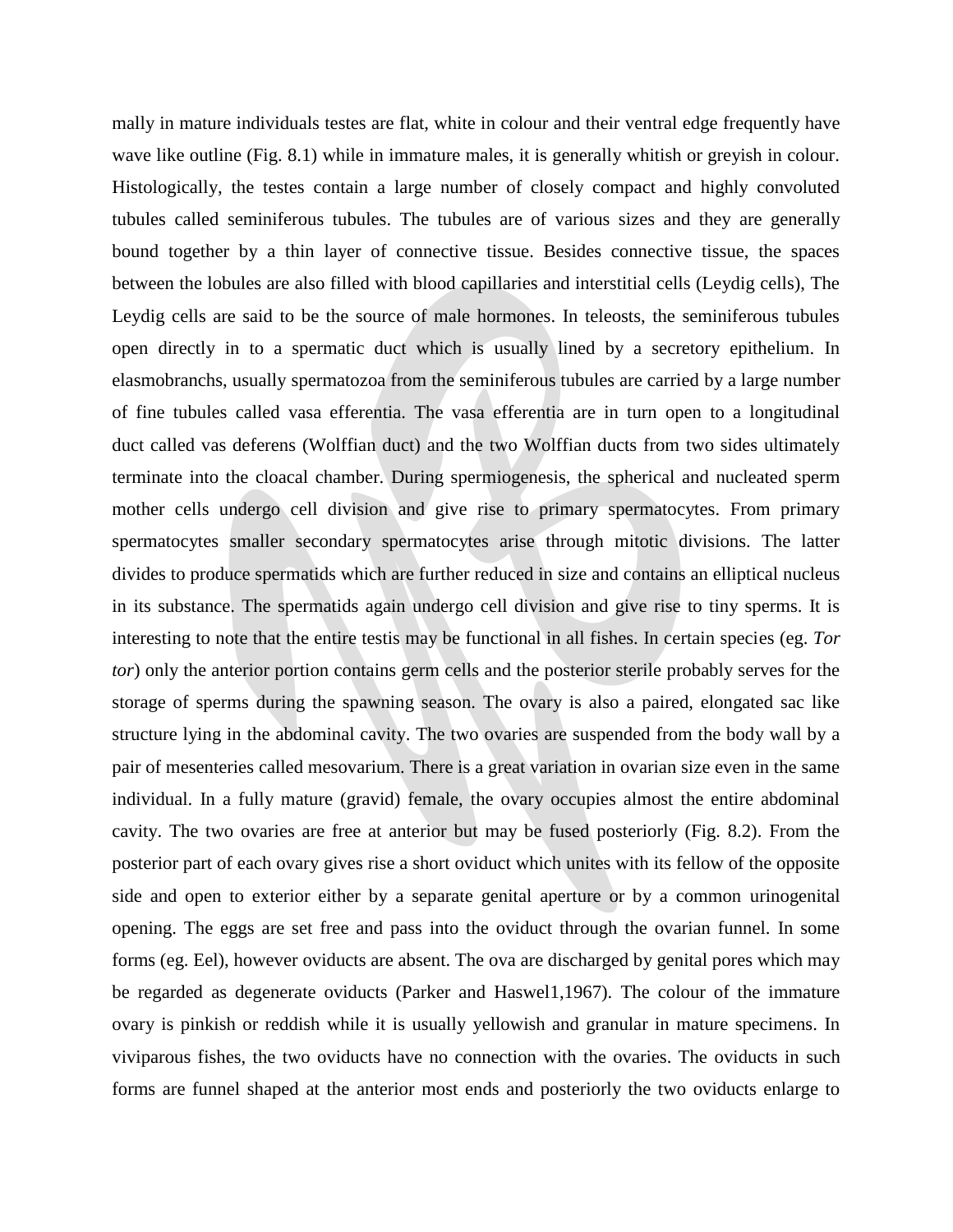form uteri where embryos develop. Histologically, the ovarian wall consists of three layers-the outer most germinal epithelium, the middle tunica albuginea made up of connective tissue and the innermost germinal epithelium. The germinal epithelium projects inwardly and gives rise to ovigerous lamellae which are the seat for the development of oocytes. The ovigerous lamellae contain large number of oogonia. Each oogonium passes a number of maturation stages and eventually develops into definite ova. This process of development is called oogonesis.

# **HISTOLOGY OF THE TESTIS:**

The structure of the testis is variable in teleosts, and two types have been recognised: (i). Lobular type and (ii). Tubular type. Most teleosts have typical lobular type of testis consisting of a large number of seminiferous lobules which are closely bound together by a thin layer of connective tissue. The lobules are of various sizes and are highly convoluted structures, separated from each other by a thin connective tissue stroma. The walls of the lobules are not lined by a permanent germinal epithelium. The lobules open into a spermatic duct which is generally lined by a secretory epithelium. In some species as Glyptothorax, *Rita rita*, the lobules, project out individuallv from the sperm duct and are not bound together into a compact mass, as found in most teleosts: The lobules of the testis may be surrounded by lobule boundary cells which resemble connective tissue cells. The spaces between the lobules are filled with connective tissue, blood capillaries and interstitial cells. Within the lobules, the primary spermatogonia undergo mitotic divisions to produce cysts containing spermatogonial cells. As maturation proceeds, cysts enlarge and finally rupture to liberate sperm into lumen of the lobule which continues into the sperm duct. The second tubular type of testis is found only in Atheriniformes (e.g., *Poecilia reticulata)*. In this type the tubules are arranged regularity between the external tunica propria and the central cavity. There is no structure comparable to lobular lumen in this type. The spermatogonia are restricted to the distal end of the tubule, immediately below the tunica albuginea. During the growth-period, the resting germ cells become active and divide and are transformed into sperm mother cells or nests of spermatogonia. The spermatogonia are large, spherical cells containing a large round, centrally placed nucleus, having a distinct nucleolus. The cytoplasm of these cells does not take much stain. These cells multiply and give rise to primary spermatocytes which are small in size than the spermatogonia and possess dark stained nucleus. These undergo various stages of division during which the chromatin matter is visible as a fine reticulum and is later thickened on one side of the nucleus. The secondary spermatocytes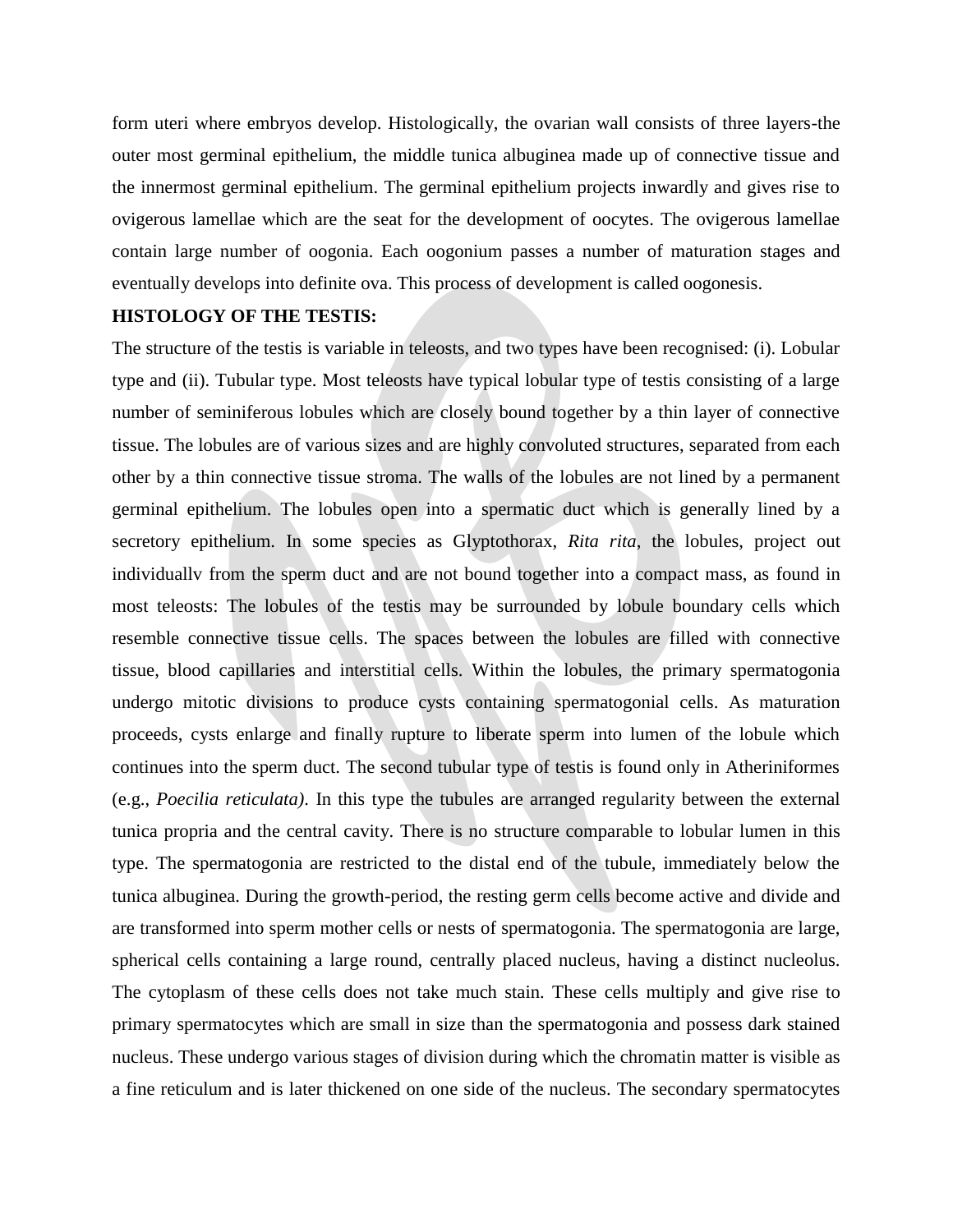arc smaller in size and their chromatin material is seen in the form of a thick clump. They last for a short period and divide to give rise to spermatids which are still smaller in size and possess that an elliptical nucleus that is deeply stained with hematoxylin. The spermatids give rise to sperms which are further reduced in size. The process of metamorphosis of spermatids into sperms is called 'spermiogenesis'. At the end of spermiogenesis, the seminiferous tubules are packed with sperm masses.



Fig. T.S. mature Testis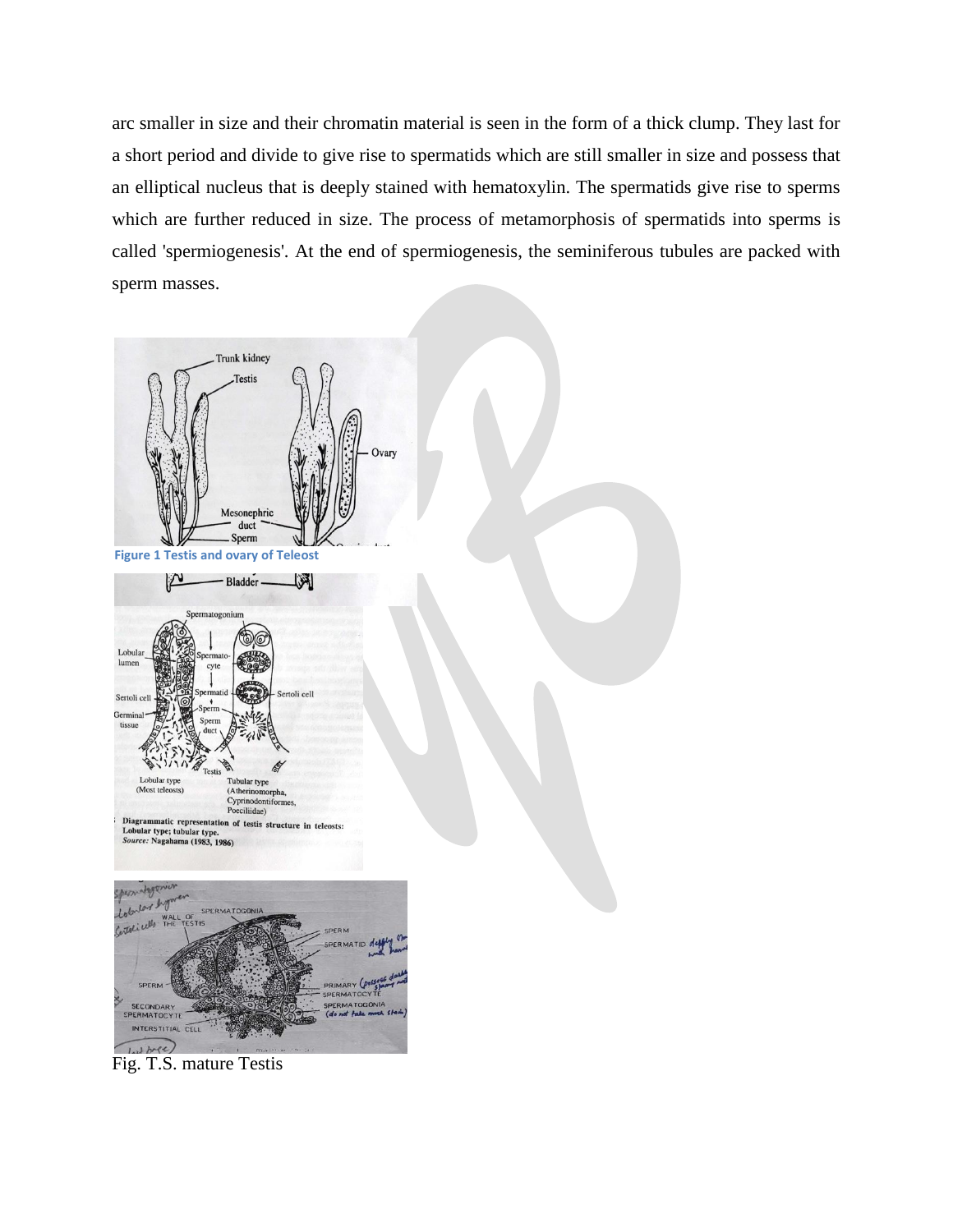

Fig. Seasonal changes in testes

**FEMALE REPRODUCTIVE ORGANS:** The ovaries are paired elongated sac-like structures lying in the abdominal cavity, ventral to the kidneys. They are attached to the body wall by means of the mesovarium. The anterior ends of the two ovaries are free but their caudal ends may become united into one. The hinder end of each ovary is continued posteriorly into a short oviduct. The two oviducts fuse and open to the exterior by a separate genital aperture or by common urinogenital opening. Generally both the ovaries are equal in size. But occasionally they are unequal also. They are thin, flaccid and trasluscent when immature, but on maturity they become enlarged and lobulated while the ripe ova are seen bulging out. The wall of the ovary is fairly thick during the non-breeding season but becomes thin and highly vascular during the spawning period. It consists of three layers (i) an outer-most thin periritoneum, (ii). a thicker tunica albugines made up of connective tissue, muscle fibres and blood capillaries, (iii) the innermost layer is the germinal epitheliumwhich projects into the ovocoel in the form of lamellae. · These ovigerous lamellae are the seat for the development of oocytes which are visible in various stages of development. The germ cells or oogonia are found in clusters in the lamellae and probably originate from the germinal epithelium. An oggonium has a large nucleus and a thin layer of ooplasm which is chromophobic. Each oogonium passes through a number of maturation stages to become a ripe ovum. Several stages can be present at a time in ovary. As oogonium increases in size there is increase in the quantity of ooplasm which is stained with basic dyes. The developing egg is called as oocyte.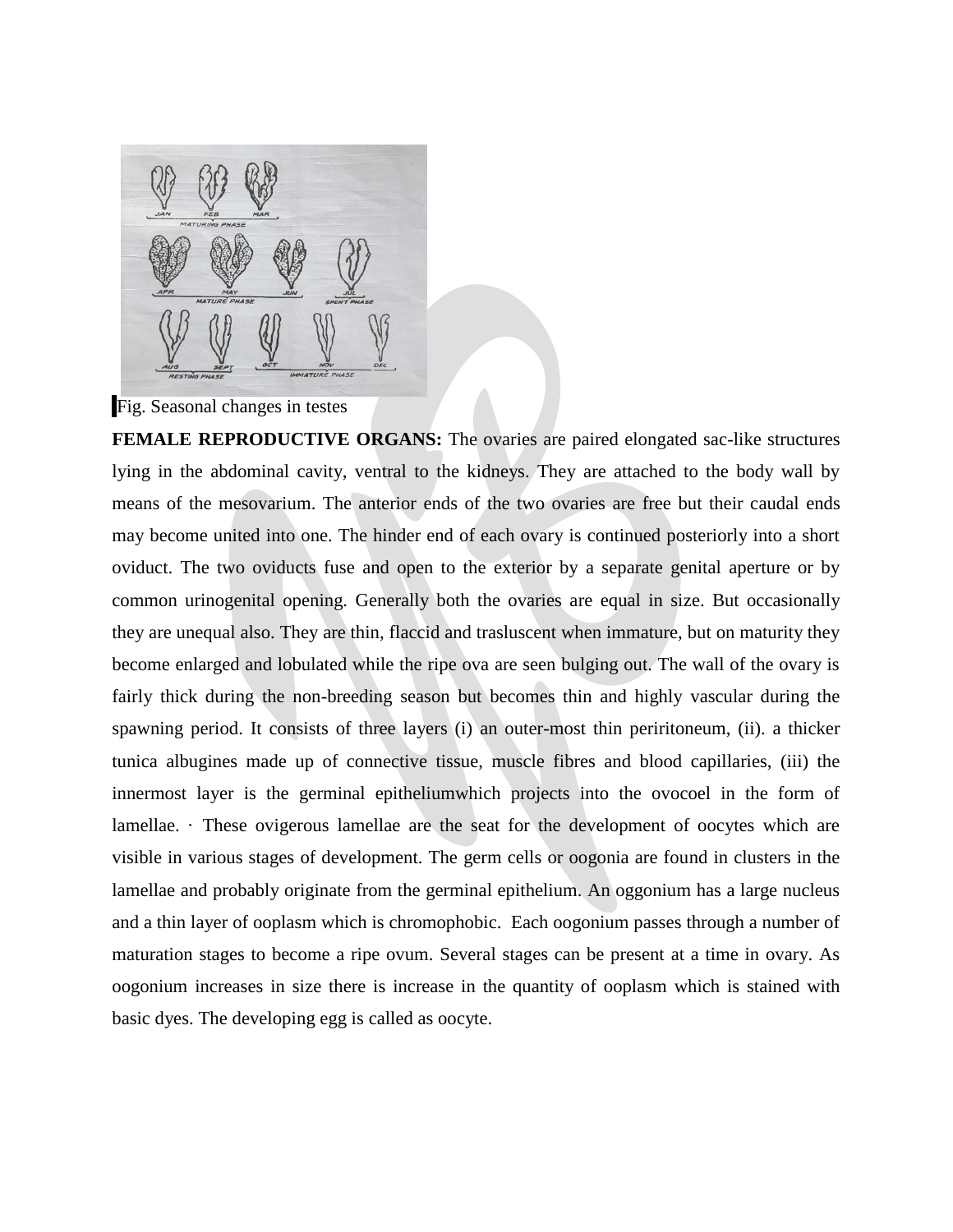

Fig. General structure of mature egg.



Fig. Stages of Egg Maturation

# **TY ES OF SPAWNING**

By and large fishes are oviparous which means the female lay eggs that hatch externally. All the fishes, however, are not oviparous. There are certain species which are ovoviviparous (nonplacental) where eggs hatch internally, but the young does not receive nourishment from the mother. Skates and rays are mostly ovoviviparous. Besides, there are viviparous fishes where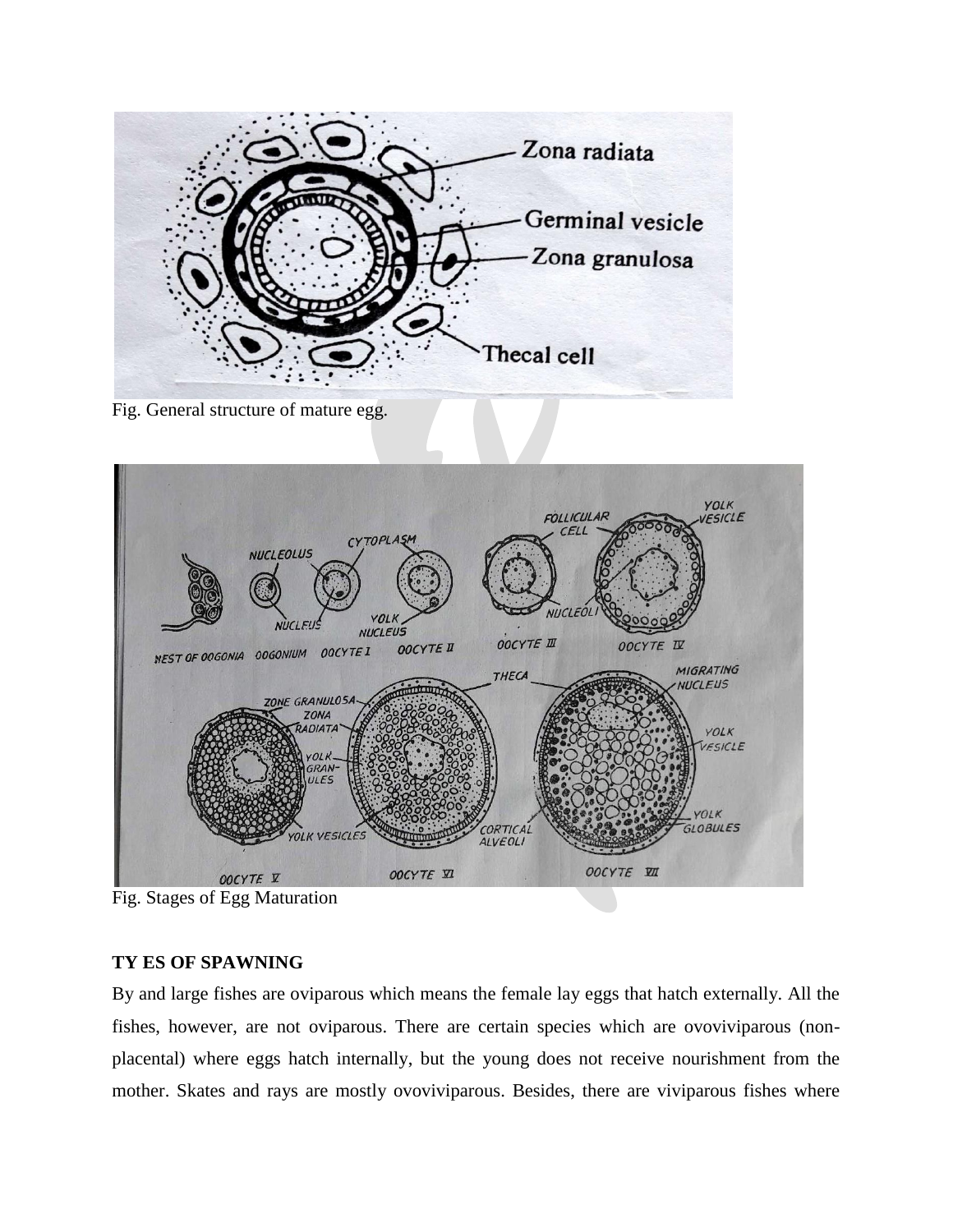eggs hatch internally and the young receives nourishment from the mother before extrusion (e.g. Scoliodon). Oviparous fishes may be further grouped into following categories on the manner of laying their eggs-

- (a) Phytophils: Fishes which lay eggs among aquatic plants (e. g. *Cyprinus carpio*).
- (b) Pelagophils: Fishes which lay their eggs directly on surface water i.e. Egg floating type. (e.g. *Sprattus sprattus*).
- (c) Lithophils: Fishes which spawn on rocky bottom. The eggs are generally larger in size owing to a relatively high amount of yolk (e.g. Notopterus).
- (d) Psammophils: Fishes which breed in sandy surface (e.g. loach).

(e) Ostracophils: Fishes which lay their egg inside the molluscan shell or crabs. For example, snail fishes of the Antarctic region lay their eggs in the gill cavities of crabs and other crustaceans.

Both monogamy and polygamy occur among fishes. The duration of spawning period varies from species to species. Some complete their egg laying activities within an hour while some lay eggs in batches which may take several months. Three types of spawning are generally encountered in Indian freshwater fishes.

In the first category are included all those species which have restricted breeding season. Indian major carps belong to this category which breeds during monsoon (June-July).

In the second category includes fishes which have prolonged breeding season. Murrels belongs to this category.

In the third category are included fishes which spawn throughout the year e.g. *Tilapia*

### **SPAWNING CYCLE AND PERIODICITY**

Fishes exhibit a marked seasonal cycle in eggs or sperm production. That the maturity stages of an individual fish undergo cyclical changes can be revealed from the morphological and histological examinations of gonads. The term maturity stages mean the degree of ripeness of the gonad of a fish. Most Indian carps have a yearly cycle of reproduction and once they have begun it, they follow it until they die. On the other hand minnows breed several times in a year. Tilapia, after attainment of maturity breeds 6 to 11 times a year. There are also instances that fishes spawning once in about 5 years (*Oncorhynchus*). Again, some fishes especially certain migratory species like *Anguilla* breeds once in a life time. Seasonal morpho-histological changes are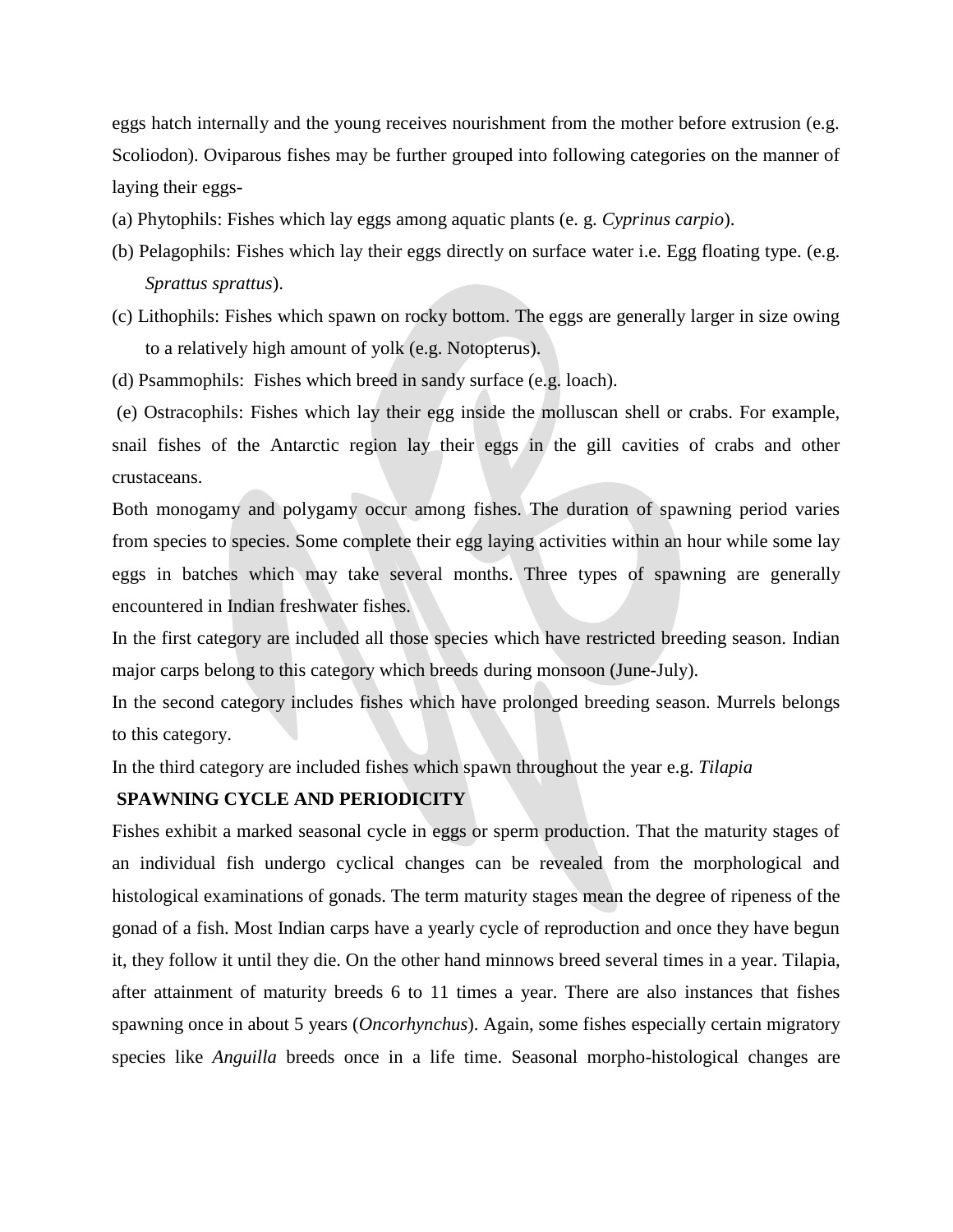noticed in the gonads of teleosts and the cycle can be divided into a number of phases as described below

- 1. **Immature or juvenile phase**: Gonads small, inconspicuous, transparent and pale in colour. Sexes indistinguishable. Testes ribbon or thread like. Seminiferous tubules are small in size. Ovaries also thin and ovigerous lamellae are visible. They should be distinctly recognised as possessing a nucleus and a protoplasmic layer.
- 2. **Inactive or Resting phase**: Immature but sex can be distinguishable with or without aid. Sperm present as traces, and eggs just visible to naked eye.
- 3. **Maturing or ripening phase:** Gonads increasing in size, occupying about 2/3rds length of the abdominal cavity. Testis becoming creamy white, translucent and firm. Numerous primary and secondary spermatocytes are visible. Ovary swollen and containing conspicuous opaque eggs. A large number of yolk-vesicles appear in the periphery of the ooplasm. However, ova are not fully yolked.
- 4. **Mature or Gravid phase**: Gonads are highly vascularised and occupying almost entire length of the body cavity i.e., the gonad has achieved its maximum size and weight. Testes are full of sperm, some extruded with pressure. Seminiferous tubules are larger in size and full of sperm. Ovary fully developed, yellowish in colour with conspicuous superficial blood vessels. Eggs full of yolk and with distinct yolk spherules, but still contained within ovarian follicle. This stage culminates in running ripe fish when milt or oocytes may be readily extruded if light pressure is applied on the abdominal region.
- 5. **Spent phase:** Gonads thin and flaccid. Testes greyish with patches of whit unshed milt. Empty and collapsing seminiferous tubules are seen Ovaries reddish, sac like with some large, unshed or resorbing ova. Ovaries collapsed with no eggs seen by naked eye. In some cases a few residual eggs present. Testes and ovaries revert to stage II.

However, the foregoing description is a general account (the maturity stages of fishes. There are variations in the state of gonads in different groups of fishes. Nevertheless, the basic pattern of maturity cycle of all teleostean fishes is more or less similar.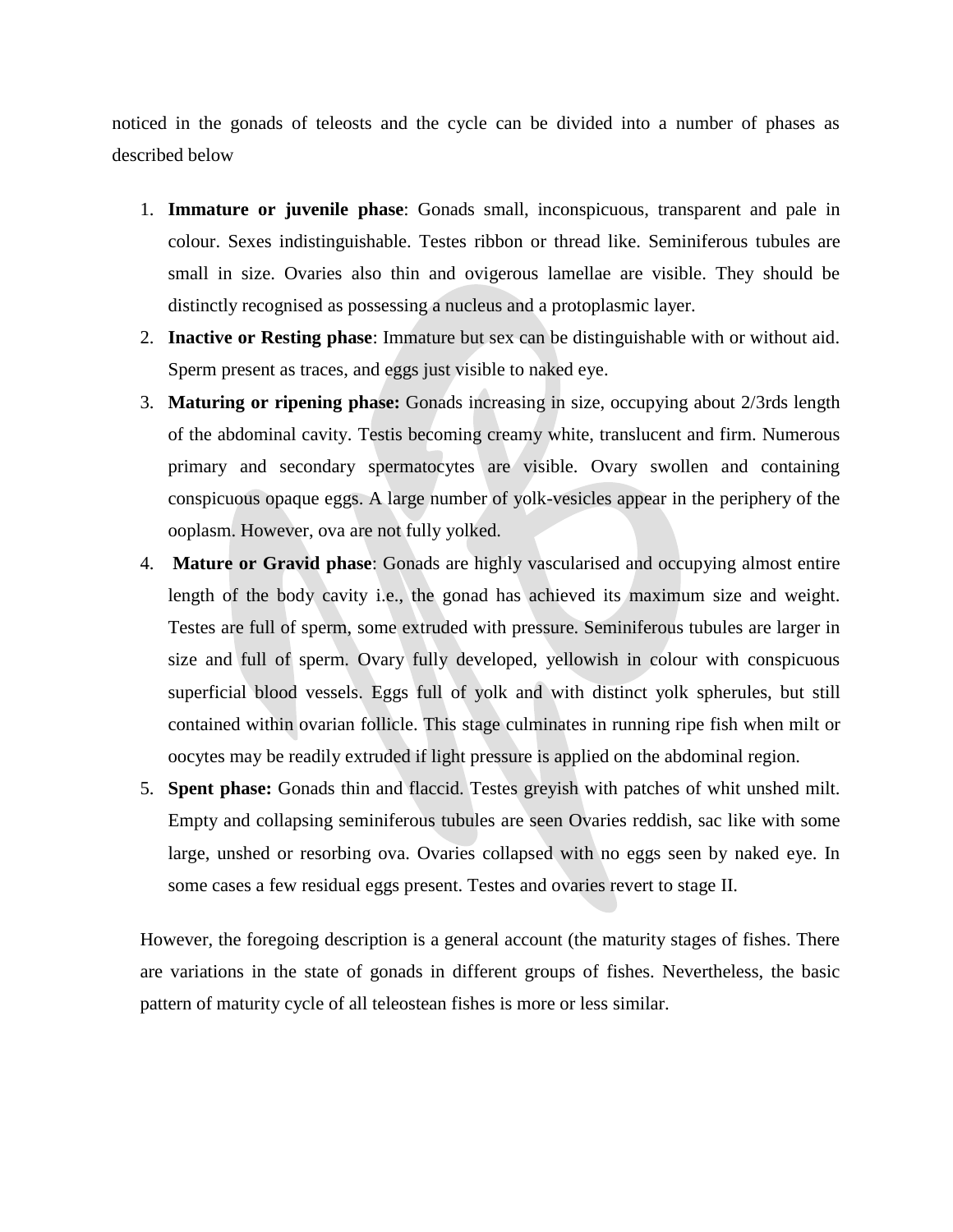### **TYPES OF FISH EGG AND FECUNDITY**

According to the nature of buoyancy the egg of fish are of three types-

**(a) Pelagic**: These eggs are also known as planktonic or floating type as they float on the surface water individually or in a string or mass covered with mucus. The specific gravity of pelagic eggs is almost equal to that of water. They are small and usually provided with a non-adhesive membrane (e.g. Eggs of mullet).

**(b) Demersa1:** Owing to their heaviness, demersal eggs sink to the bottom. They contain relatively larger amount of yolk in them. Further, they are sticky, adhesive and usually attached to the debris of the bottom (e.g. eggs of *Lates cal*carifer).

(C) Semibuoyant: These types of eggs neither float nor sink. They are found suspended in the water column (e.g. Eggs of *Gudusia chapra*). The size of the egg also varies considerably., Generally highly fecund fishes have smaller eggs. Again, demersal eggs are larger than the pelagic eggs. The size of the egg is mostly dependent on th yolk reserve the size of the egg also increases considerably after fertilization. In certain carps, the fertilised egg swell up several times than their original size. Fecundity has been considered as the number of ripening eggs in the female prior to spawning (Bagenal and Braum, 1968). Fecundity varies from species to species and even among the individuals belonging to the same species, depending on their age, length, weight, environmental condition etc. According to Woodhead (1978), fecundity may act as a regulatory mechanism by means of which the numerical strength of a population is brought into the line with the food availability of the water body. Generally, an improvement in feeding condition, either by an increase in food supply, a reduction of the population by fishing, or transfer to another water body, result in a greater number of eggs laid during the spawning season. When living conditions deteriorate and the growth rate of the fish is reduced, the age at first maturity increases and these results a fall in the fecundity rate. On the whole, the fecundity of fishes is much higher than that of terrestrial vertebrates. The most fecund fishes are those which have floating pelagic eggs; in second order are those which have adhesive eggs to some submerged substratum, Fishes which protect or hide their eggs usually have a lower fecundity rate (Kryzhanovisky, 1949 and Nikolsky, 1963). Differences occur in fecundity of fishes of the same length in different populations (Baxter, 1963). Thus, Mulder (1973) found the fecundity of *Labeo cap*ensis at 35 cm length was only 67,000 from Vaal river while Baird (1976) observed that fecundity of the same species at the same length was 1,06,000 from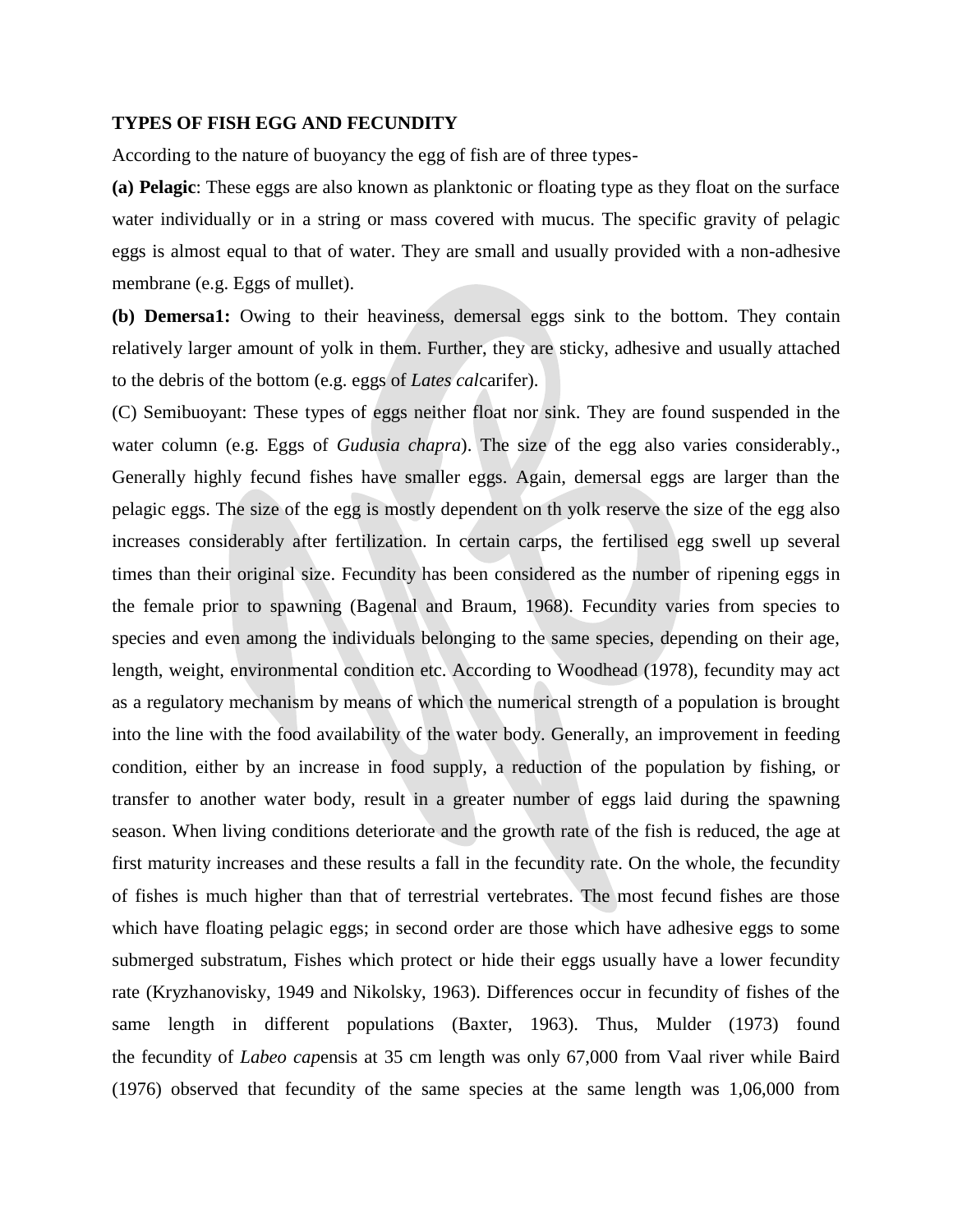Caledon river. Several authors emphasized both genetic and environmental factors to explain variations in feeundity within and between populations (Hempel, 1965, Parrish and Seville, 1965; Bagenal, 1966 and Nikolsky, 1969). Among environmental factors, food supply and temperature were often mentioned (Leggett and Power, 1969, Hodder 1972 and Messeih, 1976). Bagenal (1967) viewed that while temperature and feeding conditions during the maturation may play a role in determining fecundity, the main factor will however, be selection. According to Nikolsky (1963) the fecundity of fishes, as that of other animals, is an adaptation which ensures the survival of the species under the conditions in which it originated and exists. According to him fecundity of fish increases where there is a high mortality of fry and fingerlings due to predation or other environmental factors. He also viewed that changes in individual fecundity are regulated by changes in the food supply and also faster growing individuals usually have a higher fecundity than slower growing ones of the same size. The species responds to changes in the environment by changes in its fecundity. The relative fecundity is a term used to denote the number of eggs per unit weight or length of the fish (Toots, 1951; Anokhina, 1963 and Hardisty, 1964). However, the fecundity (absolute fecundity) and relative fecundity vary even in the same species under different ecological conditions (Biswas, 1982).

### **FERTILIZATION:**

Fertilization usually means union of male and female gametes. In a sense, fertilized egg is the seat for the creation of a new individual. As a rule fertilization in fishes is externa1 (i.e., eggs are fertilized outside the body of the female). Thus, fishes by and large are oviparous. However, there are many viviparous species found both among cartilaginous and bony fishes. Generally, males of these viviparous species have a copulatory organ. Of course, there are instances that internal feriilization occurs in both egg- laying and viviparous fishes. There is another group of fishes which is termed as ovoviviparous. Here, the eggs develop inside the body of the mother but unlike the viviparous type the developing eggs do not get nourishment from the mother's body. Tilapia is an excellent example of ovoviparity. While large scale mortality is common in oviparous fishes, both ovoviviparity and viviparity ensure greater survival rate of the spawns. The ovum of fishes or any other animal, through single celled but in reality it is a composite structure. The essential components of a fish ovum are like those of an vertebrate egg. The outer membrane of the ovum is called vitelline membrane which surrounds the cytoplasm.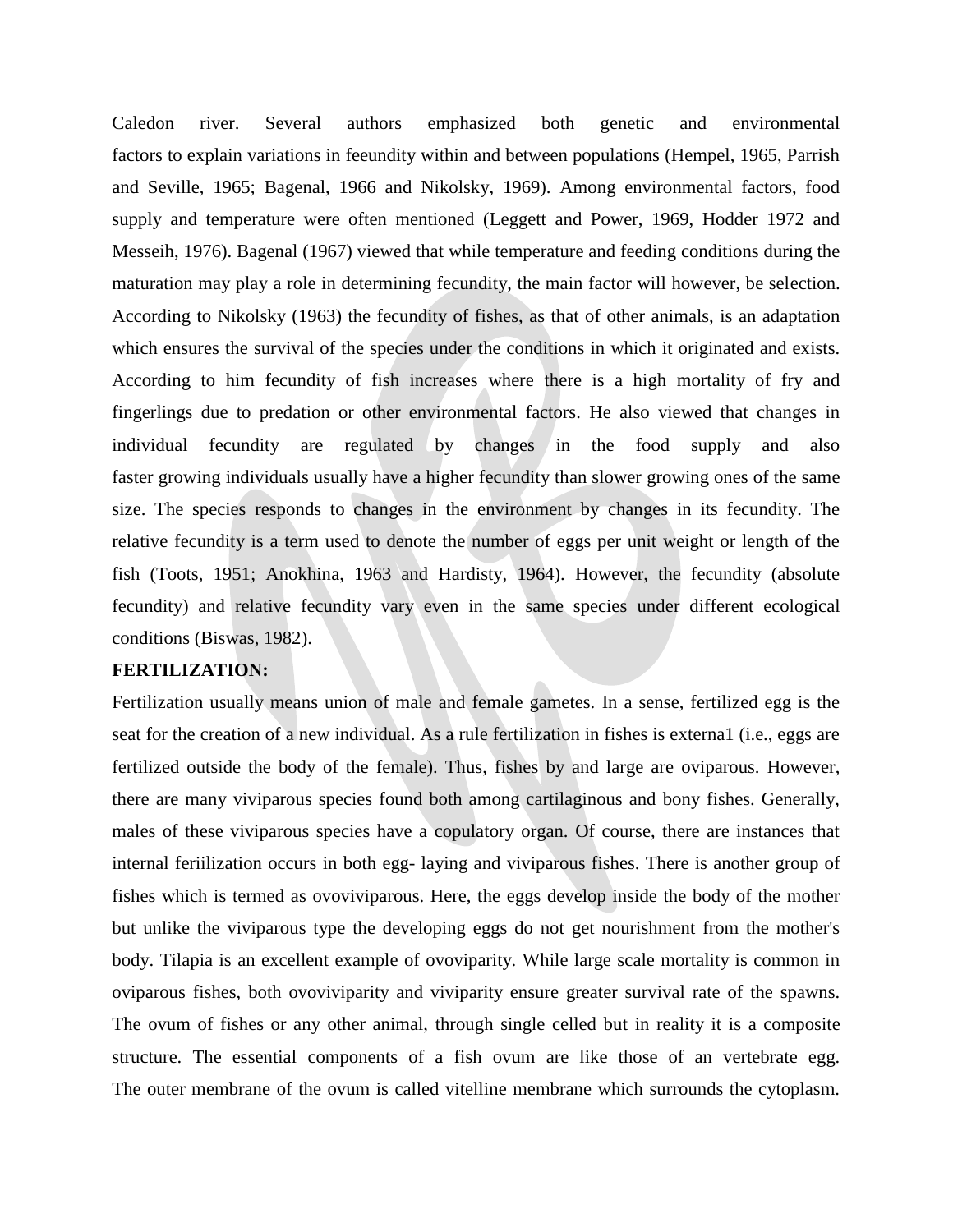Embedded in the cytoplasm is a dense nucleus. The nuclear membrane separates nucleus from the cytoplasm. Within the cytoplasm, besides the presence of cell inclusions, is found a nutritive material termed as yolk or deutoplasm (Fig-8.3). Depending on the amount of yolk in the egg, it is termed polylecithal as it possesses relatively high amount of yolk. The size of the fish egg varies from species to species. Initially the egg (oocyte) is very small. During the course of maturation and development the egg gradually enlarges. At ovulation the follicle (ovarian follicle) ruptures and the eggs are released. At this time the egg is enclosed in a vitelline membrane. The male gamete or sperm is usually discharged as a mass of whitish fluid called milt. The oozing milt contains millions of sperms. In size, the sperm is smaller than the ovum and it has a head, a middle piece, and a tail. The nucleus almost fills the head region. The terminal pointed end of the head is termed as acrosome. The middle portion bears mitochondria while the tail contains an axial filament, controlling undulations of the sperm. Usually fertilization in fishes is accomplished by the nearly simultaneous release of sperm and ova close together. During fertilization, the head of the sperm enters into the egg through micropyle (a small aperture found in the outer membrane). An ovum is fertilized by a single sperm. Once a sperm has penetrated through the egg membrane, a sort of barrier is formed beneath the membrane which prevents further penetration of sperm Kryzhanovksy, 1953). The chance of fertilization of the egg of a fish depends on many factors. The important factors are motility of sperms physico-chemical factors of the surrounding environment, water current etc. Generally the motility of fish sperm is only for about 10 secs. Thus, the chance of fertilization of the egg in a hill stream is far less than that of a stagnant pool. Among the physicochemical factors, temperature, dissolved oxygen and pH of water play very important roles during fertilization and initial development stages of fishes.

# **DEVELOPMENT;**

In broad sense, development is a process by which an organism reaches its adulthood. However, unlike other vertebrates the development in fishes is continuous. Development starts right from the moment the egg is fertilized. After several stages of development the tiny organism reaches maturity (adulthood). At that time the adult organism is capable of producing new life of its own kind. And after reaching the adulthood also the growth process do not ceases. The eggs and larvae start life that is completely different from the life of the adults. The moment of hatching is in fact the beginning of a hazardous Period in the life of all aquatic animals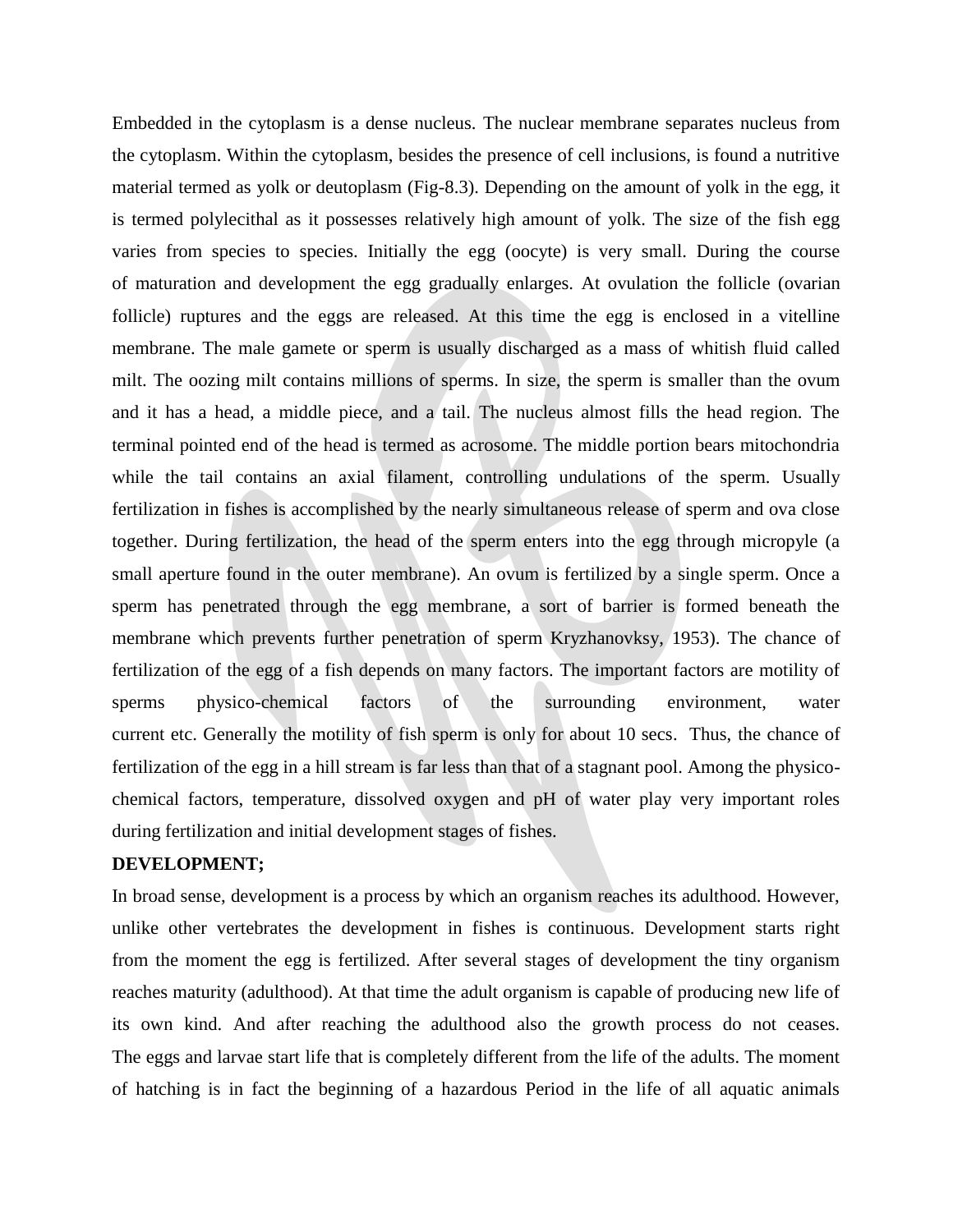including fishes. It then faces the twin problems of adjusting itself with the physico-chemical factors of the surrounding medium in one hand and to the predators on the other. For convenience, the development of the fish is being discussed here in two heads viz. (I) embryonic development and (ii) larval development.

### **Embryonic development**

In a ful1y ripe egg, a small opening known as micropyle appears in the shell. Through this micropyle, polar bodies escape and waters from outside enters into it. This causes swelling of the egg. The swelling may be as much as four times of the original size. Now, a gap called perivitelline space (Fig. 8.3.2) is found in which the embryo is bathed during its development. Usually, the water mixes with the yolk and makes the egg to become transparent. May be mentioned here that the fertilized egg is transparent whereas unfertilized one is opaque. After fertilization' the micropyle is closed and no more spermatozoa and even water can pass through. Gaseous exchanges, however, can take place through the vitelline membrane. The environmental conditions particularly the temperature and pH of water have great influence on the developing embryo.

Embryonic development begins the moment the egg is penetrated by a sperm i.e. Just after fertilization. Fertilization ends in the fusion of male and female gametes which also make the way of exerting their influence of parental genes. The embryonic development in fishes is basically the same as in other chordates. The fertilized egg first undergoes segmentation and thus it passes from the one-celled to many celled stage (Fig. 8.4). This segmentation is known as cleavage. It is the process by which the fertilized egg is divided into successively smaller cells called blastomeres. In both cartilaginous and bony fishes, the cleavage is incomplete and is confined to the superficial cytoplasmic layer. The deeper yolky portion remains unchanged (unsegmented). This type of cleavage where only a small disc like part (germinal disc) of the egg divides is known as meroblastic and the disc of cells thus formed on the upper or animal pole is known as the blastoderm (Fig. 8.4). C1eavage ultimately result in the formation of blastula stage which is characterized by the single layered cells (blastomeres) and having segmentation cavity (called blastocoel) formed under the blastoderm. A large number of free blastomeres form a layer of cells called the periblast and lie just above the yolk. Actually the space between the blastoderm and periblast is the blastocoel. The blastoderm ultimately gives rise to future embryo. In most bony fishes, gastrulation starts with the presumptive endodermal and mesodermal cells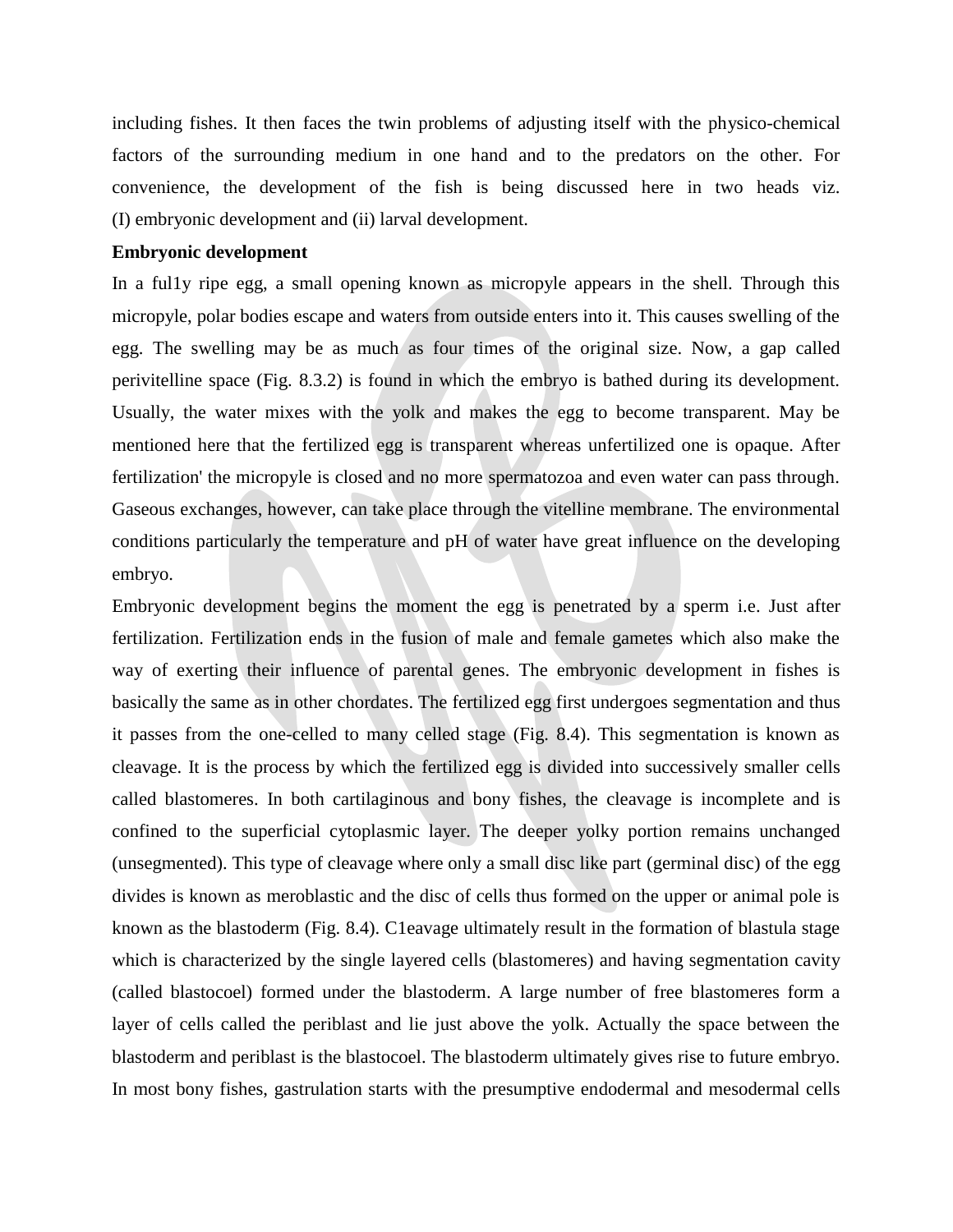as the posterior end migrate forwards under the blastoderm, thus forming the hypoblast. The cell of the blastoderm has continued to grow over the yolk. This process is known as epiboly. The presumptive ectoderm cells grow over and cover the yolk mass from outside, forming a layer of cells called epiblast. Simultaneously periblast also grows and forms an inner covering of the yolk. The periblast and epiblast enclose the yolk in a yolk sac, Formation of yolk sac signifies the termination of gastrulation. The embryo proper is now distinctly separated from the yolk sac which can be seen from outside. The embryo is connected wit, h yolk sac by a yolk stalk (Fig. 8.4). Blood vessels develop in the wall of the yolk sac and as the embryo grows the yolk sac is gradually reduced in size. This indicates that the yolk sac provides nourishment to the developing embryo. The characteristic feature of gastrulation in fishes is that formation of primary rudimentary organs starts in the anterior part of the embryo. Various organs of the body are formed from the ectoderm, mesoderm and endoderm. The ectoderm gives rise to the epidermis and its derivatives like brain and spinal cord, the lens of the eye and internal ear. Similarly, muscles, appendages, axial skeleton, skin, scales ete. Develop from mesoderm cells. Endoderm cells make up the inner lining of the digestive tract and sex cells. Certain endocrine glands such as thyroid and ultimobranchial glands are also derived from endoderm cells. The embryonic phase is therefore, the interval in which the major organ systems begin to appear. It ends in hatching. However, the exact state of development an embryo at the time of hatching not only varies among species but may vary within a species, depending on environmental conditions. Following is the summary of the embryonic development in *Clarias batrachus* as observed on one typical case (Thakur 1978):-

Stage 1. Fertilized egg.

Stage 2. Two-celled stage (45 min. After fertilization)

Stage 3. Four-celled stage(1 hour)

Stage 4. Eight-celled stage(1 hr 20 min.)

Stage 5. Multi-celled stage(2 hrs 30 min.)

Stage 6. Morula stage((3 hrs. 30 min.)

Stage 7. Formation of germinal ring(5 hours)

Stage 8. Embryo formation (7 hrs 30 min.)

Stage 9. Differentiation of head and tail ends of embryo (10hours)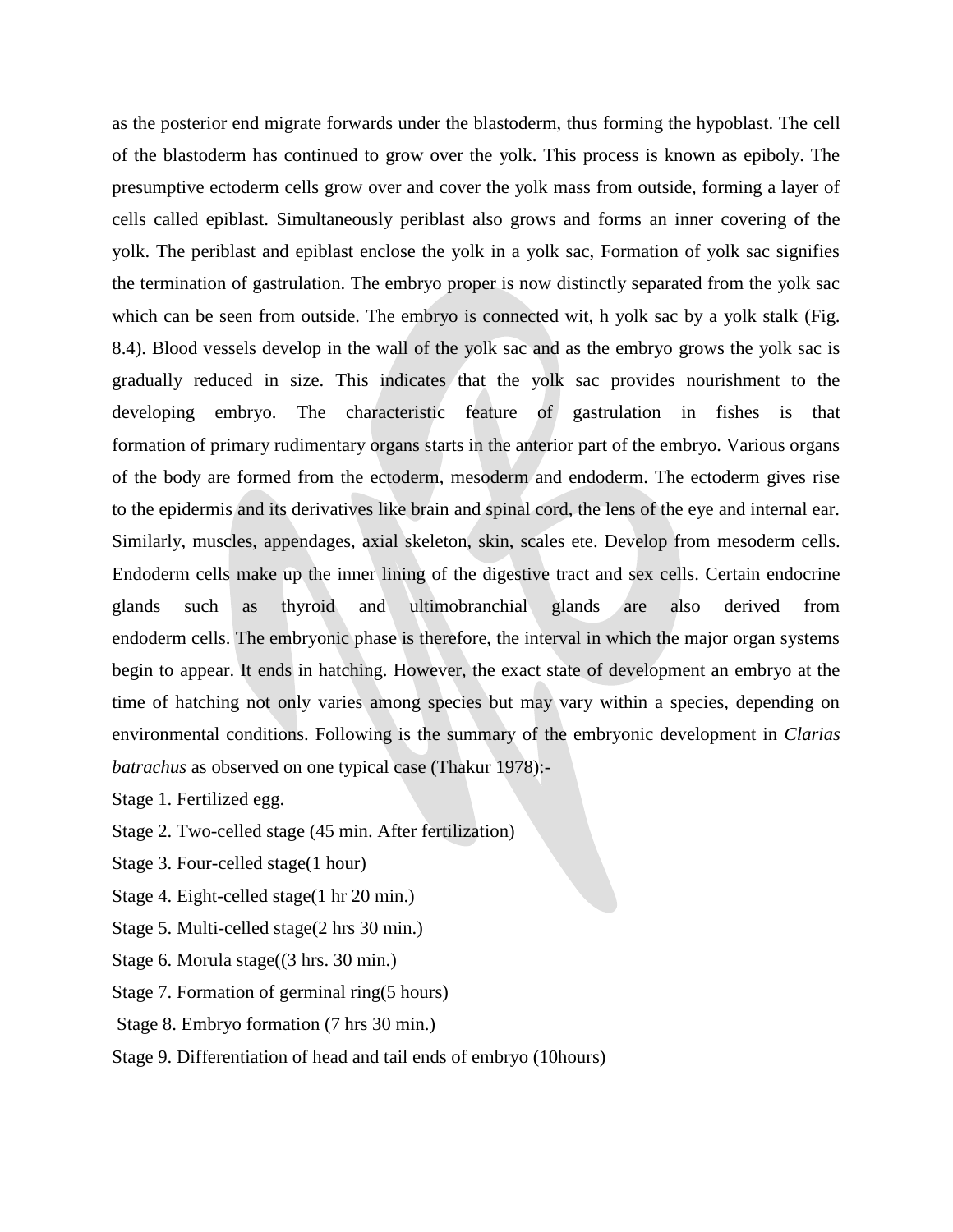Stage 10. Somite differentiate (12 hours)Stage 11. Formation of optic cups, eight somite stage (14hrs 30 min.)

Stage 12.12 somite stage (16 hours)

Stage 13. Kupfer's vesicle appears (18 hours)Stage 14. 25 somite stage(19 hours)

Stage 15. Optic Cups are visible; Kupfer's vesicle disappears (20 hours) 25 somite stage (19 hours)

Stage 16. Twitching movements starts (20 hrs 30 min.)Stage 17. Twitching movements more frequent; tail end gets freed (21 hours)

Stage 18. Over 40 somite stage (21 hrs. 30 min.)

Stage 19. Twitching movements more vigorous, egg capsule weakens (21 hrs. 45 min.)

Stage 20. Egg-capsule ruptures (21 hrs. 50 min.).

Stage 21. Larva hatches out (21 hrs. 55 min.)

# **LARVAL DEVELOPMENT.**

The larval phase begins once the embryo is free of the egg membrane. The embryo now ceases to be curled up, becomes increasingly fish like, continues to rely on its yolk or mother for nutrition (Moyle and Cech, 1988). The duration of this phase, however, varies widely among species. As soon as the yolk content is absorbed (generally yolk sac is absorbed on the third day in case of Indian major carps) the larva should develop the ability to capture food organisms. The larva is now carnivorous taking mainly zooplankton regardless the species is herbivorous or carnivorous in late r(adult) stage. A larval fish, while still using its stored yolk, is called either a pre-larva or a sac fry. After absorption of the yolk, it is called postlarva (advanced fry).

Larval development continues until the fry reaches the fingerling stage, when it more or less resembles the adult. Usually the period terminates when the axial skeleton is formed and the embryonic median fin fold is gone. Mention may be made that the development in fish larvae does not occur at the same rate among all the individuals in a population. Biswas and Phukon (1989, 1990, 1991) in a series of experiment observed that hatchlings emerging from the eggs of same brooder and same time are not equal in size. This variation in size becomes more conspicuous when the hatchlings are about two weeks old. It is probable that the sudden increment of growth in a section of fish spawn is related to genetical factors (Biswas and Phukon, 1992).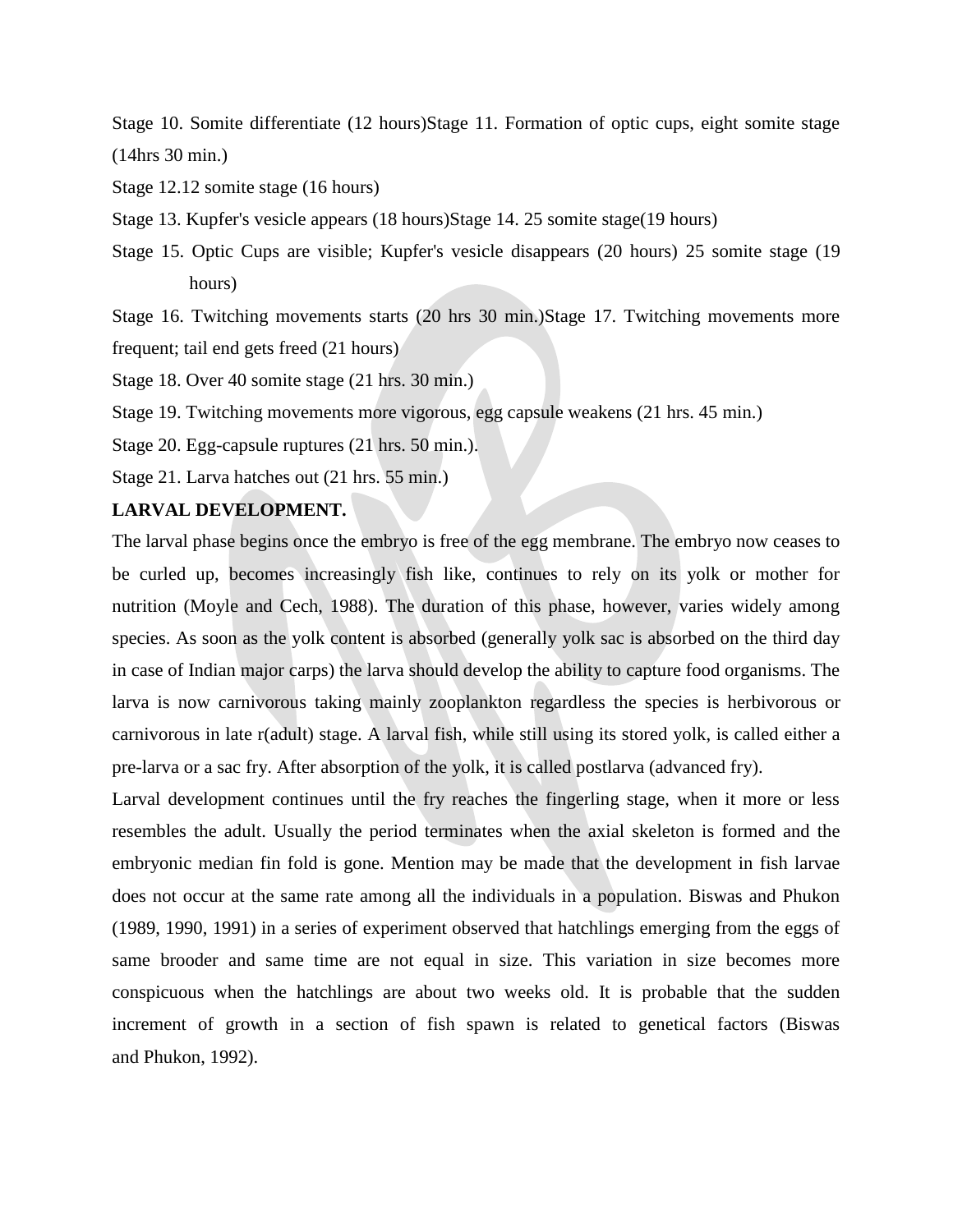### **SEXUAL DIMORPHISM**

In a majority of fish species identification of sex by external examination is rather difficult, because there is hardly any difference in the external characters between the two sexes. However, there is also a number of species where sexual difference or sexual dimorphism is not uncommon. Sexual dimorphism is generally of two types-primary and secondary. Primary sexual characters i.e. ovary and testis and other associated structures are internal and cannot be ascertained from outside. Thus, secondary sexual characters are very important as far as sex determination in fishes is concerned. Most of the secondary sexual characters are, however, in no way related to spawning and they usually meant for attracting the opposite sex. Sexual dimorphism in Indian major carps (catla, rohu and mrigal) is prominent during the breeding season. The male is generally having rough pectoral fins and comparatively slender body while the females are easily recognizable by their bulging abdomen and protruding vent. In fact, most of the carps exhibit similar features during spawning season. Size differences between the two sexes are common in most of the fish species. Generally females are larger than the males which may be due to the fact that the latter attain maturity earlier and they also have shorter life span. In a few instances however, males are found to be larger than their female partner (e.g. Tilapia). The larger size is said to be a protective adaptation (Nikolsky, 1963) and usually the larger parent protects the offspring (Lowe-Mcconnell, 1987).

Further, certain changes coinciding with the breeding season (termed as "nuptial dress")have been observed in several groups of fishes. The nuptial dress may be of several kinds-most common being colouration. Colouration of fishes is termed as dichtromation and usually it serves as attraction and recognition of males. Males of several tropical freshwater' species are brightly coloured with red and black dominating (as in *Colisa fasciata*) obviously to attract the females. Colouration is not distinctive of the sex in cartilaginous fishes, but usually the basal part of the ventral or pelvic fins in the male is used as a clasper to keep hold of the female during pairing. This type of intromittent copulatory organs are found in a few bony fishes also. As for example, in larvicidal fish *Gambusia affinis*, the anal fin of the male is enlarged to from the copulatory organ (gonopodium). Presence of conical genital papilla helps to distinguish sexes in the catfish, *Mystus seenghala*. Length and structure of the fins vary significantly between males and females in many species. Thus, in *Labeo dero*, dorsal fin in the